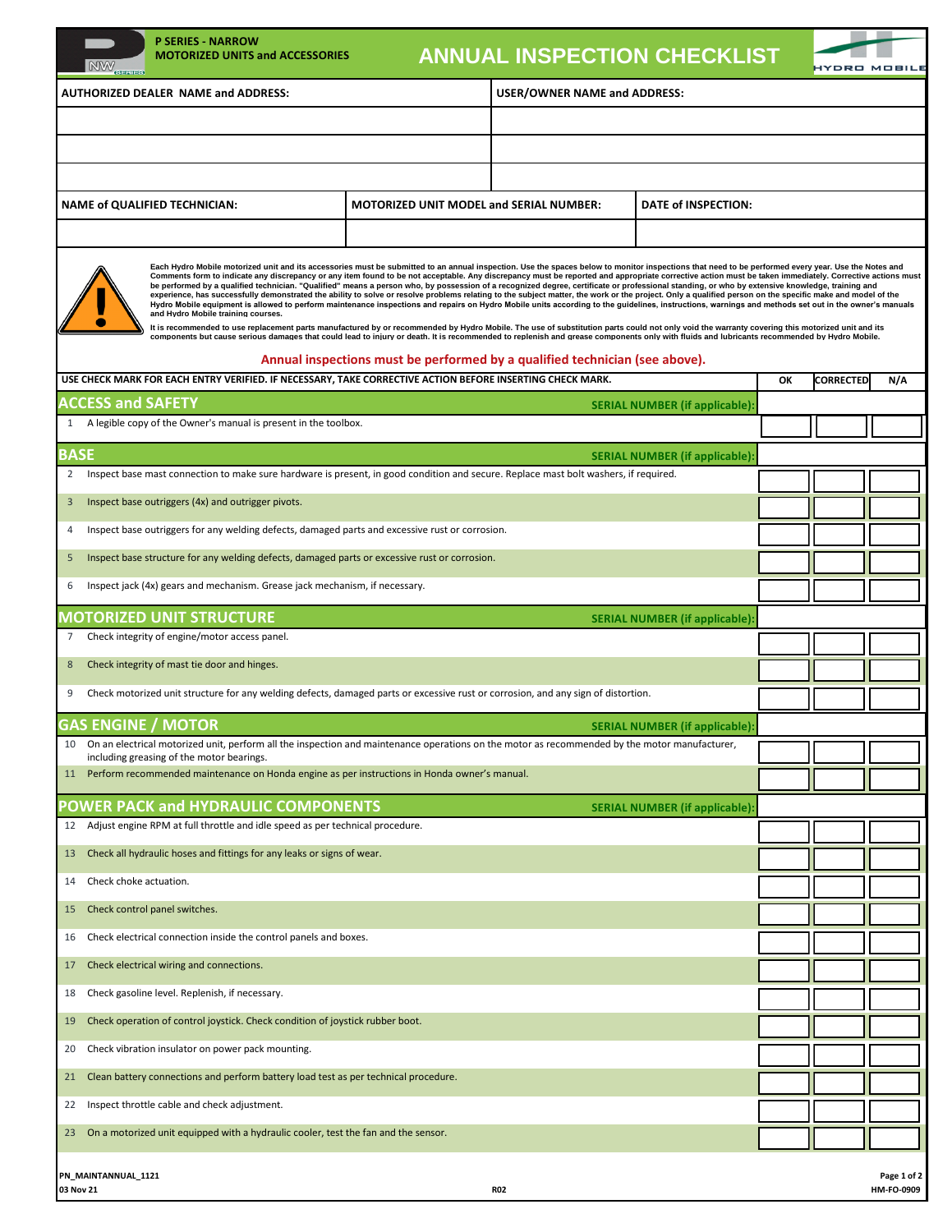|                                                                                                                                                                                                 |                                                                                                                                                                       | <b>P SERIES - NARROW</b><br><b>MOTORIZED UNITS and ACCESSORIES</b>                                                                                                                                                                             |                                                |  | <b>ANNUAL INSPECTION CHECKLIST</b>   |    |                  |                     |
|-------------------------------------------------------------------------------------------------------------------------------------------------------------------------------------------------|-----------------------------------------------------------------------------------------------------------------------------------------------------------------------|------------------------------------------------------------------------------------------------------------------------------------------------------------------------------------------------------------------------------------------------|------------------------------------------------|--|--------------------------------------|----|------------------|---------------------|
|                                                                                                                                                                                                 | NW                                                                                                                                                                    |                                                                                                                                                                                                                                                | <b>MOTORIZED UNIT MODEL and SERIAL NUMBER:</b> |  | DATE of INSPECTION:                  |    |                  | <b>IYDRO MOBILE</b> |
|                                                                                                                                                                                                 |                                                                                                                                                                       | <b>NAME of QUALIFIED TECHNICIAN:</b>                                                                                                                                                                                                           |                                                |  |                                      |    |                  |                     |
|                                                                                                                                                                                                 |                                                                                                                                                                       |                                                                                                                                                                                                                                                |                                                |  |                                      | ОК | <b>CORRECTED</b> | N/A                 |
| USE CHECK MARK FOR EACH ENTRY VERIFIED. IF NECESSARY, TAKE CORRECTIVE ACTION BEFORE INSERTING CHECK MARK.<br><b>POWER PACK and HYDRAULIC COMPONENTS</b><br><b>SERIAL NUMBER (if applicable)</b> |                                                                                                                                                                       |                                                                                                                                                                                                                                                |                                                |  |                                      |    |                  |                     |
| 24                                                                                                                                                                                              |                                                                                                                                                                       | Perform charging system test on Honda engine as per technical procedure.                                                                                                                                                                       |                                                |  |                                      |    |                  |                     |
| 25                                                                                                                                                                                              |                                                                                                                                                                       | Replace the hydraulic return filter.                                                                                                                                                                                                           |                                                |  |                                      |    |                  |                     |
| 26                                                                                                                                                                                              |                                                                                                                                                                       | Test condition of hydraulic oil and replace, if necessary, with hydraulic oil recommended by Hydro Mobile. Replenish with recommended hydraulic oil if                                                                                         |                                                |  |                                      |    |                  |                     |
| level is not appropriate. Replace hydraulic oil at least every two years with hydraulic oil recommended by Hydro Mobile.<br><b>LIFTING MECHANISM</b><br><b>SERIAL NUMBER (if applicable)</b>    |                                                                                                                                                                       |                                                                                                                                                                                                                                                |                                                |  |                                      |    |                  |                     |
| 27                                                                                                                                                                                              |                                                                                                                                                                       | Check all hydraulic hoses and fittings for any leaks or signs of wear.                                                                                                                                                                         |                                                |  |                                      |    |                  |                     |
| 28                                                                                                                                                                                              |                                                                                                                                                                       | Check condition of cylinder guiding bar and springs.                                                                                                                                                                                           |                                                |  |                                      |    |                  |                     |
| 29                                                                                                                                                                                              |                                                                                                                                                                       | Check condition of each roller, roller pocket and shaft.                                                                                                                                                                                       |                                                |  |                                      |    |                  |                     |
| 30                                                                                                                                                                                              |                                                                                                                                                                       | Check cylinder hook, cam, locking mechanism and hardware. Make sure all is in good condition, functions properly and that hook engages correctly on                                                                                            |                                                |  |                                      |    |                  |                     |
| 31                                                                                                                                                                                              | mast rung.                                                                                                                                                            | Check hydraulic cylinder for any leaks or damages.                                                                                                                                                                                             |                                                |  |                                      |    |                  |                     |
| 32                                                                                                                                                                                              |                                                                                                                                                                       | Check return mechanism of the secondary hook.                                                                                                                                                                                                  |                                                |  |                                      |    |                  |                     |
| 33                                                                                                                                                                                              |                                                                                                                                                                       | Check rubber block under the cylinder hook. Replace if the rubber is worn.                                                                                                                                                                     |                                                |  |                                      |    |                  |                     |
| 34                                                                                                                                                                                              |                                                                                                                                                                       | Check secondary hook, cam, locking mechanism and hardware. Make sure all is in good condition, functions properly and that hook engages correctly                                                                                              |                                                |  |                                      |    |                  |                     |
|                                                                                                                                                                                                 | on mast rung.                                                                                                                                                         |                                                                                                                                                                                                                                                |                                                |  |                                      |    |                  |                     |
| 35                                                                                                                                                                                              |                                                                                                                                                                       | Clean excess grease off each roller.                                                                                                                                                                                                           |                                                |  |                                      |    |                  |                     |
| 36                                                                                                                                                                                              |                                                                                                                                                                       | Grease each roller using Prolab GS1000 only, as recommended by Hydro Mobile.                                                                                                                                                                   |                                                |  |                                      |    |                  |                     |
| 37                                                                                                                                                                                              |                                                                                                                                                                       | Inspect each backup safety hook. Clean grease off the safety hook. Grease each backup safety hook using Prolab GS1000 only, as recommended by<br>Hydro Mobile. Replace hook and pivot bolt if any sign of engagement is detected or suspected. |                                                |  |                                      |    |                  |                     |
| <b>GENERAL</b>                                                                                                                                                                                  |                                                                                                                                                                       |                                                                                                                                                                                                                                                |                                                |  | <b>SERIAL NUMBER (if applicable)</b> |    |                  |                     |
| 38                                                                                                                                                                                              | validation sticker.                                                                                                                                                   | Check all stickers and make sure they are in place and legible. Replace or update stickers as required. Update the appropriate inspection                                                                                                      |                                                |  |                                      |    |                  |                     |
| 39                                                                                                                                                                                              |                                                                                                                                                                       | Check outriggers, outrigger lock bolts and plank stop pins for damages.                                                                                                                                                                        |                                                |  |                                      |    |                  |                     |
| 40                                                                                                                                                                                              | models].                                                                                                                                                              | Inspect 27" (69 cm) guardrail (1x) with panel for any welding defects, damaged parts or excessive rust or corrosion [28" (71 cm) guardrail on older unit                                                                                       |                                                |  |                                      |    |                  |                     |
|                                                                                                                                                                                                 |                                                                                                                                                                       | 41 Inspect 27" (69 cm) guardrails (2x) for any welding defects, damaged parts or excessive rust or corrosion [28" (71 cm) guardrail on older unit models].                                                                                     |                                                |  |                                      |    |                  |                     |
| 42                                                                                                                                                                                              |                                                                                                                                                                       | Inspect 32" (81 cm) guardrails (2x) for any welding defects, damaged parts or excessive rust or corrosion.                                                                                                                                     |                                                |  |                                      |    |                  |                     |
| 43                                                                                                                                                                                              |                                                                                                                                                                       | Inspect 56" (193 cm) guardrail (1x) for any welding defects, damaged parts or excessive rust or corrosion.                                                                                                                                     |                                                |  |                                      |    |                  |                     |
| 44                                                                                                                                                                                              |                                                                                                                                                                       | Inspect 60" $(1,5, m)$ guardrails $(2x)$ for any welding defects, damaged parts or excessive rust or corrosion.                                                                                                                                |                                                |  |                                      |    |                  |                     |
| 45                                                                                                                                                                                              |                                                                                                                                                                       | Inspect plank-end guardrails for any welding defects, damaged parts or excessive rust or corrosion.                                                                                                                                            |                                                |  |                                      |    |                  |                     |
| 46                                                                                                                                                                                              |                                                                                                                                                                       | Inspect rear platform extension for any welding defects, damaged parts or excessive rust or corrosion.                                                                                                                                         |                                                |  |                                      |    |                  |                     |
|                                                                                                                                                                                                 |                                                                                                                                                                       | TESTS to RUN (as per technical procedures)                                                                                                                                                                                                     |                                                |  | <b>SERIAL NUMBER (if applicable)</b> |    |                  |                     |
| 47                                                                                                                                                                                              |                                                                                                                                                                       | Perform test of emergency descent system as per technical procedure.                                                                                                                                                                           |                                                |  |                                      |    |                  |                     |
| 48                                                                                                                                                                                              |                                                                                                                                                                       | Perform travel test and validate operating pressure as per technical procedure.                                                                                                                                                                |                                                |  |                                      |    |                  |                     |
| 49                                                                                                                                                                                              |                                                                                                                                                                       | Test cylinder load holding capacity as per technical procedure.                                                                                                                                                                                |                                                |  |                                      |    |                  |                     |
| 50                                                                                                                                                                                              |                                                                                                                                                                       | Test emergency stop button.                                                                                                                                                                                                                    |                                                |  |                                      |    |                  |                     |
| 51                                                                                                                                                                                              |                                                                                                                                                                       | Test inclinometer circuit and bypass button.                                                                                                                                                                                                   |                                                |  |                                      |    |                  |                     |
| 52                                                                                                                                                                                              |                                                                                                                                                                       | Test maximum admissible hydraulic operating pressure as per technical procedure.                                                                                                                                                               |                                                |  |                                      |    |                  |                     |
|                                                                                                                                                                                                 | The undersigned certifies that this unit and its accessories have been properly inspected, in due time, that any discrepancy has been brought to the attention of the |                                                                                                                                                                                                                                                |                                                |  |                                      |    |                  |                     |
| owner/user and that all discrepancies have been corrected prior to further use of this unit or its accessories.                                                                                 |                                                                                                                                                                       |                                                                                                                                                                                                                                                |                                                |  |                                      |    |                  |                     |
|                                                                                                                                                                                                 |                                                                                                                                                                       |                                                                                                                                                                                                                                                |                                                |  |                                      |    |                  |                     |
|                                                                                                                                                                                                 |                                                                                                                                                                       | <b>Signature of QUALIFIED TECHNICIAN</b>                                                                                                                                                                                                       | Name of QUALIFIED TECHNICIAN (IN PRINT)        |  | DATE OF INSPECTION                   |    |                  |                     |
|                                                                                                                                                                                                 | PN_MAINTANNUAL_1121                                                                                                                                                   |                                                                                                                                                                                                                                                |                                                |  |                                      |    |                  | Page 2 of 2         |